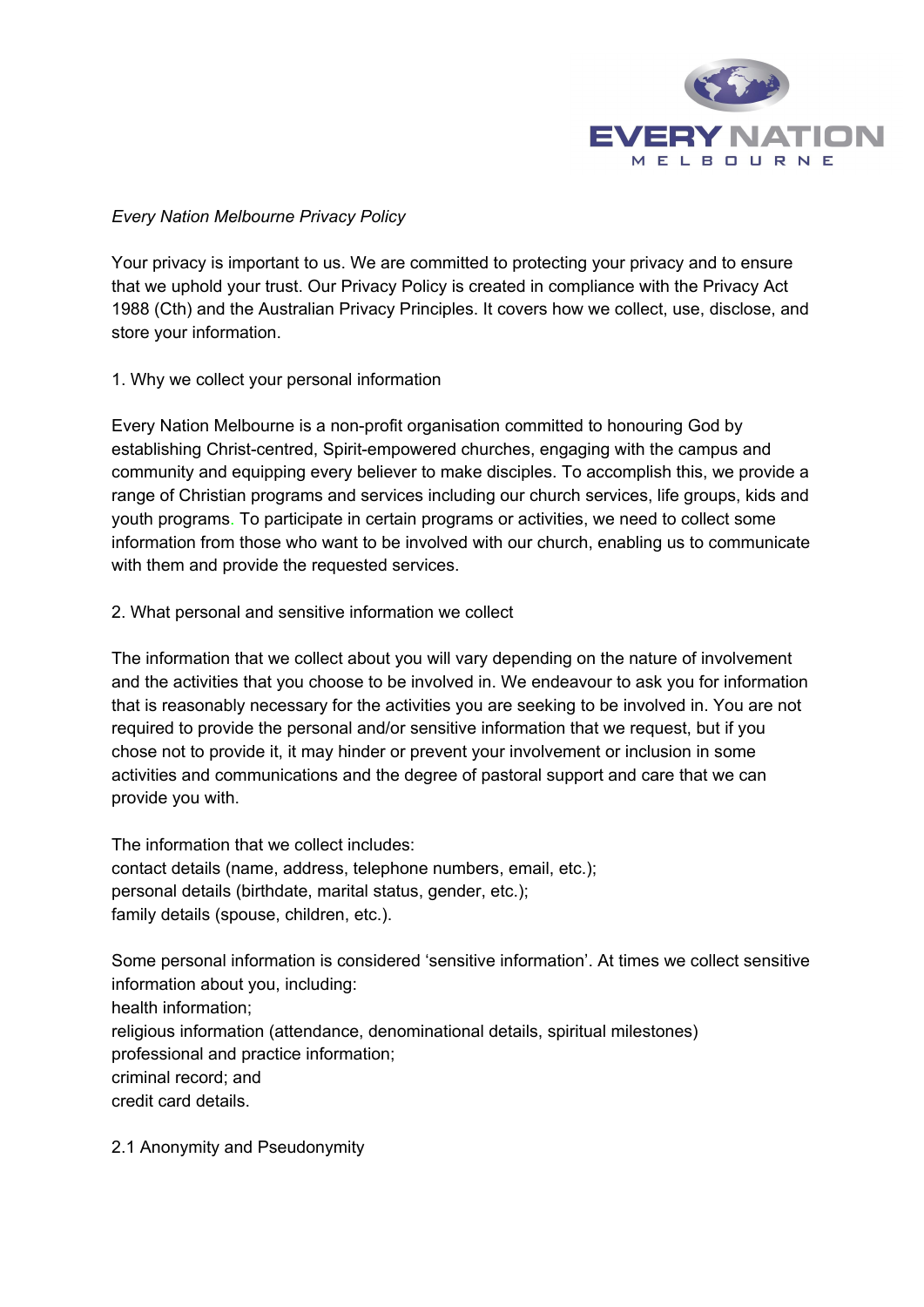

Where practicable and lawful, we will endeavour to provide you with the option of interacting anonymously or by using a pseudonym. However, this may prevent us from practically and effectively communicating with you.

### 2.2 Online privacy

We are committed to protect your privacy on our web sites. All access to our public websites is anonymous, except for any areas where you login with your own account or enter your personal information.

When you visit our public websites a record of your visit is logged and the following data is supplied by your browser:

The date, time and length of your visit to the website;

Your IP address and/or domain name;

Your operating system (type of browser and platform); and

The pages and resources you accessed and the documents you downloaded.

Cookies are only used to store temporary information about your current visit, and all data stored in them is encrypted.

Our website may contain links to third party websites, and third party websites may also have links to our website.

Our privacy policy does not apply to other websites. The operators of other websites may collect your personal information.

We encourage you to read the privacy policies of any website you link to from our website.

Our staff and some volunteers and leaders have access to private sections of our public websites and to private websites such as Elvanto, our Facebook Page and the Every Nation Melbourne website, which also log the pages and resources that each individual accesses for auditing and security purposes.

### 3. How we collect your information

We collect information directly from you, unless it is unreasonable or impractical to do so. Where we collect information from third parties and it is not personal information that is contained in a Commonwealth record, we will take reasonable steps to destroy or de-identify the information as required by law.

We collect personal information about partners, attenders, supporters, donors, volunteers, employees, contractors and visitors to our events by: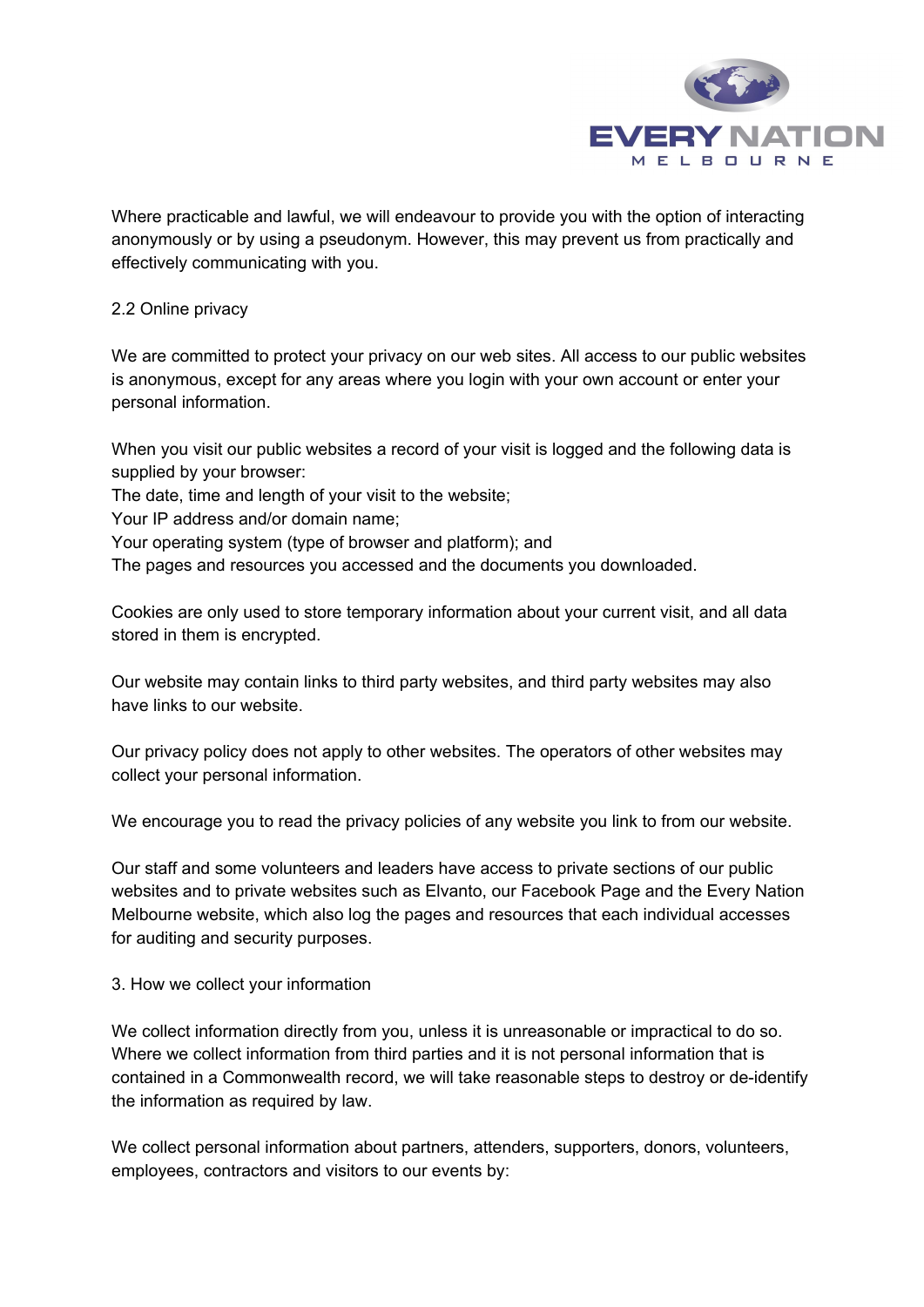

any of the forms on our website, elvanto, other electronic means, or paper forms connection cards, prayer cards, event registration, etc.); face-to-face meetings; email or social media message or conversation; phone calls; and voice or image recording.

We will advise you of the purposes for collecting the information at the point that it is collected, and of any third parties to whom the information is usually disclosed.

3.1 Unsolicited collection of personal or sensitive information

At times we may discover personal or sensitive information about you from a third party. If it is not personal information that is contained in a Commonwealth record, and if it is not necessary for conducting Every Nation Melbourne activities, or we are unable to advise you, we will take steps to destroy or de-identify the information if it is lawful and reasonable to do so.

4. Security and holding of your personal information

We take all reasonable steps to protect the personal and sensitive information we hold from interference, misuse, loss, unauthorised access, modification or disclosure.

Our IT systems are password protected and comply with applicable security standards. Only authorised personnel are permitted to access your data. Where we use cloud storage, we take all reasonable steps to ensure that the providers we use have privacy policies in place that comply with Australian privacy regulations and principles.

It is our policy to permanently de-identify personal information where reasonable and possible; and destroy personal information once there is no longer a legal or other need for us to retain it.

### 5. How we use your information

We only use your personal and sensitive information for the reason we collect it as outlined above and for the purpose(s) for which it was collected and for any other purposes that you consent to, or as otherwise reasonably expected or permitted by law.

# 5.1 Direct Marketing

At times we will use your personal information to directly communicate with you about topics which we think you would be interested in, and be of benefit to you, such as church events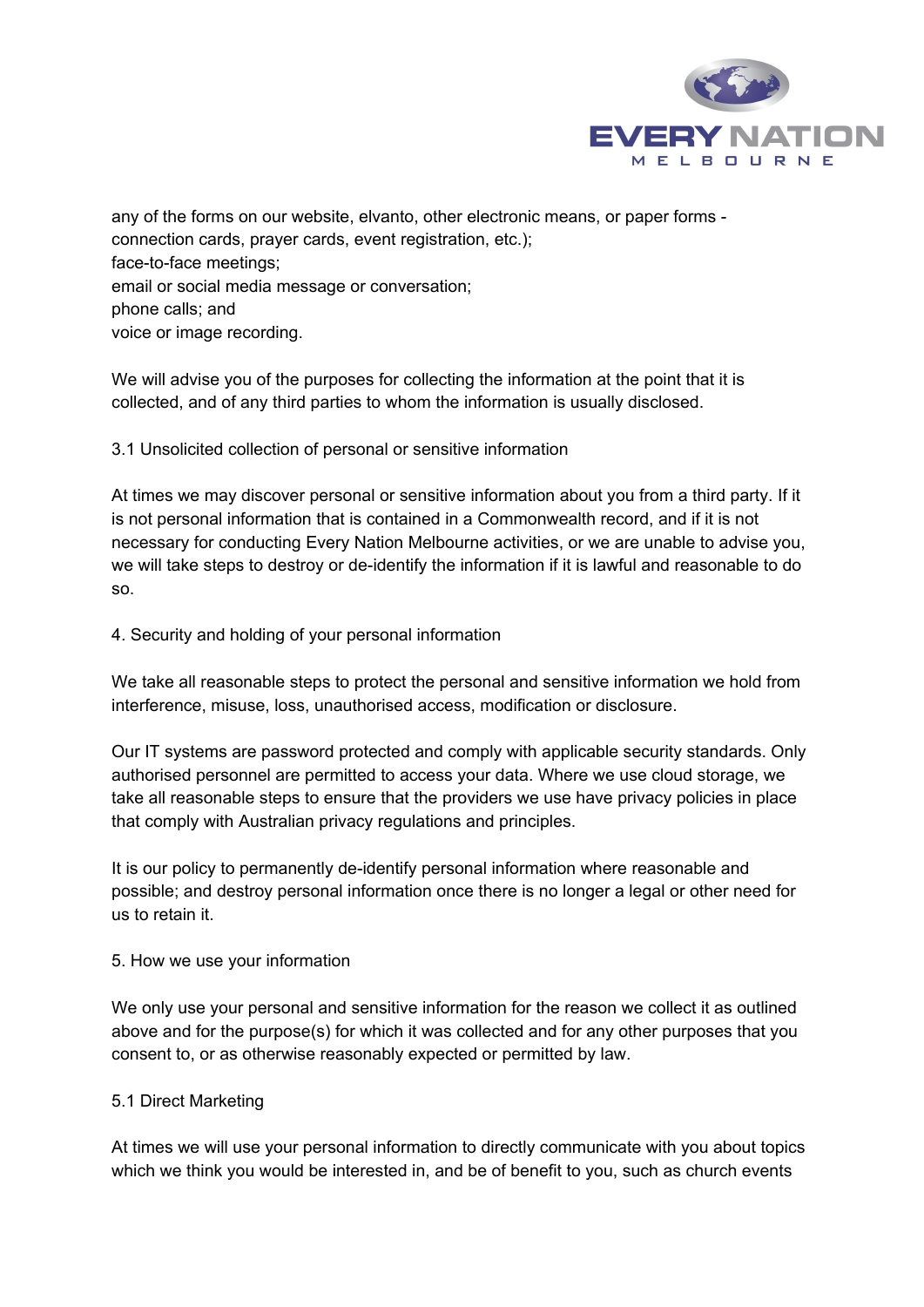

or courses. These communications will typically be in the form of email, elvanto or facebook messages. We will always give you the ability to opt-out of these communications, unless the communication is required for involvement in a specific event, ministry or other area in which you have chosen to participate.

## 6. Accessing your personal information

You can gain free access to your personal and sensitive information by requesting it from us. In some circumstances, we may need to deny your access request, for example where: granting you access would have an unreasonable impact on someone else's privacy; any other reason as consistent with the Privacy Act.

In such a situation we will provide you with an explanation in writing for why access is denied, including information on the process for a complaint regarding the refusal.

## 7. Correcting your personal information

We take all reasonable steps to ensure that the personal information we hold and collect is relevant, accurate, complete and up-to-date. We regularly provide the opportunity to update your details via Connection Cards available at the Ushers Info Table or on Elvanto.

### 8. Disclosure of your information

At times we may make some personal information available to strategic partners that work with us to provide services or assist us in our mission, but only where we have your consent to do so. We also make some personal and sensitive information available to some key Every Nation Melbourne volunteers and leaders, where they have agreed to a confidentiality statement, in order for them to provide pastoral services or manage certain aspects of our ministries. This does not reduce our commitment to your privacy. We work with our leaders and volunteers to ensure that your privacy is respected and secured the same as if a staff member was handling it.

Any disclosure of your personal information to recipients other than our Oceania oversight, volunteers or leaders would only occur if we have your permission, or: the disclosure is required or authorised by law or court order; and doing so does not breach the Australian Privacy Principals; and the recipient of the information is subject to a law or binding scheme that has the effect of protecting the information that is substantially similar to the way in which the Australian Privacy Principals protects the information.

We may sometimes share non-personal, non-sensitive and de-identified information with research organisations.